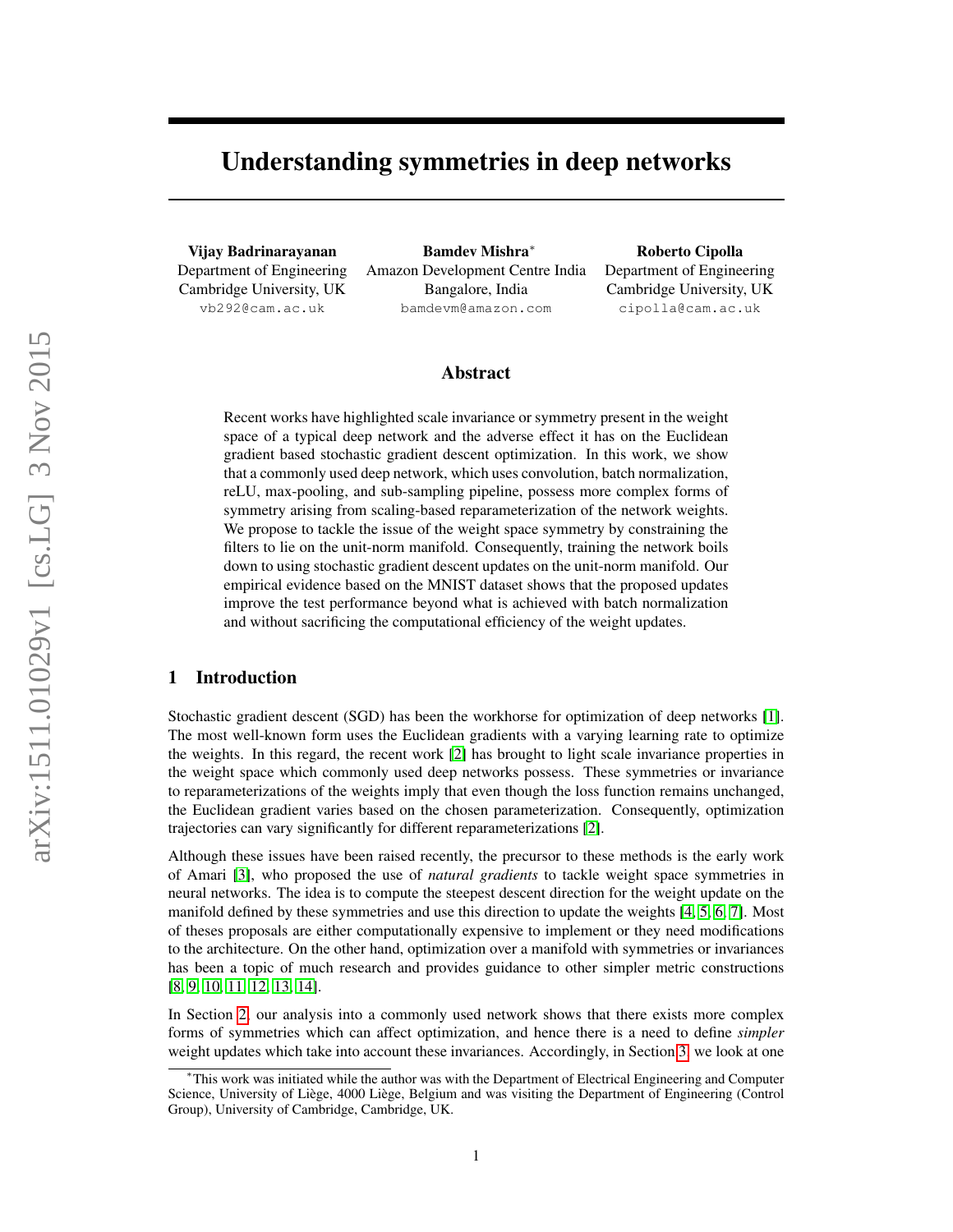

<span id="page-1-1"></span>Figure 1: ArchBN: a two layer deep architecture for classification with batch normalization [\[17\]](#page-4-14).

particular way of resolving the symmetries by constraining the filters to lie on the unit-norm manifold. This results from a geometric viewpoint on the manifold of the search space. The proposed updates, shown in Table [1,](#page-2-1) are symmetry-invariant and are numerically efficient to implement.

The stochastic gradient descent algorithms with the proposed updates are implemented in Matlab and Manopt [\[15\]](#page-4-15). The codes are available at [http://bamdevmishra.com/codes/](http://bamdevmishra.com/codes/deepnetworks) [deepnetworks](http://bamdevmishra.com/codes/deepnetworks).

## <span id="page-1-0"></span>2 Architecture and symmetry analysis

A two layer deep architecture, ArchBN, is shown in Figure [1.](#page-1-1) Each layer in ArchBN has typical components commonly found in convolutional neural networks [\[16\]](#page-4-16) such as multiplication with a trainable weight matrix  $(W_1, W_2)$ , a batch normalization layer  $(b_1, b_2)$  [\[17\]](#page-4-14), element-wise rectification ReLU,  $2 \times 1$  max-pooling with stride 2, and sub-sampling. The final layer is a K-way soft-max classifier  $\theta$ . The network is trained with a cross-entropy loss. The rows of the weight matrices  $W_1$ and  $W_2$  correspond to filters in layers 1 and 2, respectively. The dimension of each row corresponds to the input dimension of the layer. For the MNIST digits dataset, the input is a 784 dimensional vector. With 64 filters in each of the layers, the dimensionality of  $W_1$  is 64  $\times$  784 and of  $W_2$  is  $32 \times 64$ . The dimension of  $\theta$  is  $10 \times 32$ , where each row corresponds to a trainable class vector.

The batch normalization [\[17\]](#page-4-14) layer normalizes each feature (element) in the  $h_1$  and  $h_2$  layers to have zero-mean unit variance over each mini-batch. Then a separate and trainable scale and shift is applied to the resulting features to obtain  $b_1$  and  $b_2$ , respectively. This effectively models the distribution of the features in  $h_1$  and  $h_2$  as Gaussian whose mean and variance are learnt during training. Empirical results in [\[17\]](#page-4-14) show that this significantly improves convergence and our experiments also support this claim. A key observation is that the normalization of  $h_1$  and  $h_2$  allows for complex symmetries to exist in the network. To this end, consider the reparameterizations

<span id="page-1-2"></span>
$$
\tilde{W}_1 = \alpha W_1 \quad \text{and} \quad \tilde{W}_2 = \beta W_2,\tag{1}
$$

where  $\alpha = \text{Diag}(\alpha_1, \alpha_2, \alpha_3, \alpha_4, \alpha_5, \alpha_6, \alpha_7, \alpha_8)$  and  $\beta = \text{Diag}(\beta_1, \beta_2, \beta_3, \beta_4, \beta_5, \beta_6, \beta_7, \beta_8)$  and the elements of  $\alpha$  and  $\beta$  can be any real number. Diag( $\cdot$ ) is an operator which creates a diagonal matrix with its argument placed along the diagonal. Due to batch normalization which makes  $h_1$  and  $h_2$  unit-variance, y is unchanged, and hence the loss is invariant to reparameterizations [\(1\)](#page-1-2) of the weights. Equivalently, there exists continuous symmetries or reparameterizations of  $W_1$  and  $W_2$ , which leave the loss function unchanged. It should be stressed that our analysis differs from [\[2\]](#page-4-1), where the authors deal with a simpler case of  $\alpha = \alpha_0$ ,  $\beta = \frac{1}{\alpha_0}$ , and  $\alpha_0$  is a non-zero scalar.

Unfortunately, the Euclidean gradient of the weights (used in standard SGD) is not invariant to reparameterizations of the weights [\[2\]](#page-4-1). Consequently, optimization trajectories can vary significantly based on the chosen parameterizations. This issue can be resolved either by defining a suitable non-Euclidean gradient which is invariant to reparameterizations [\(1\)](#page-1-2) or by placing appropriate constraints on the filter weights as we show in the following section.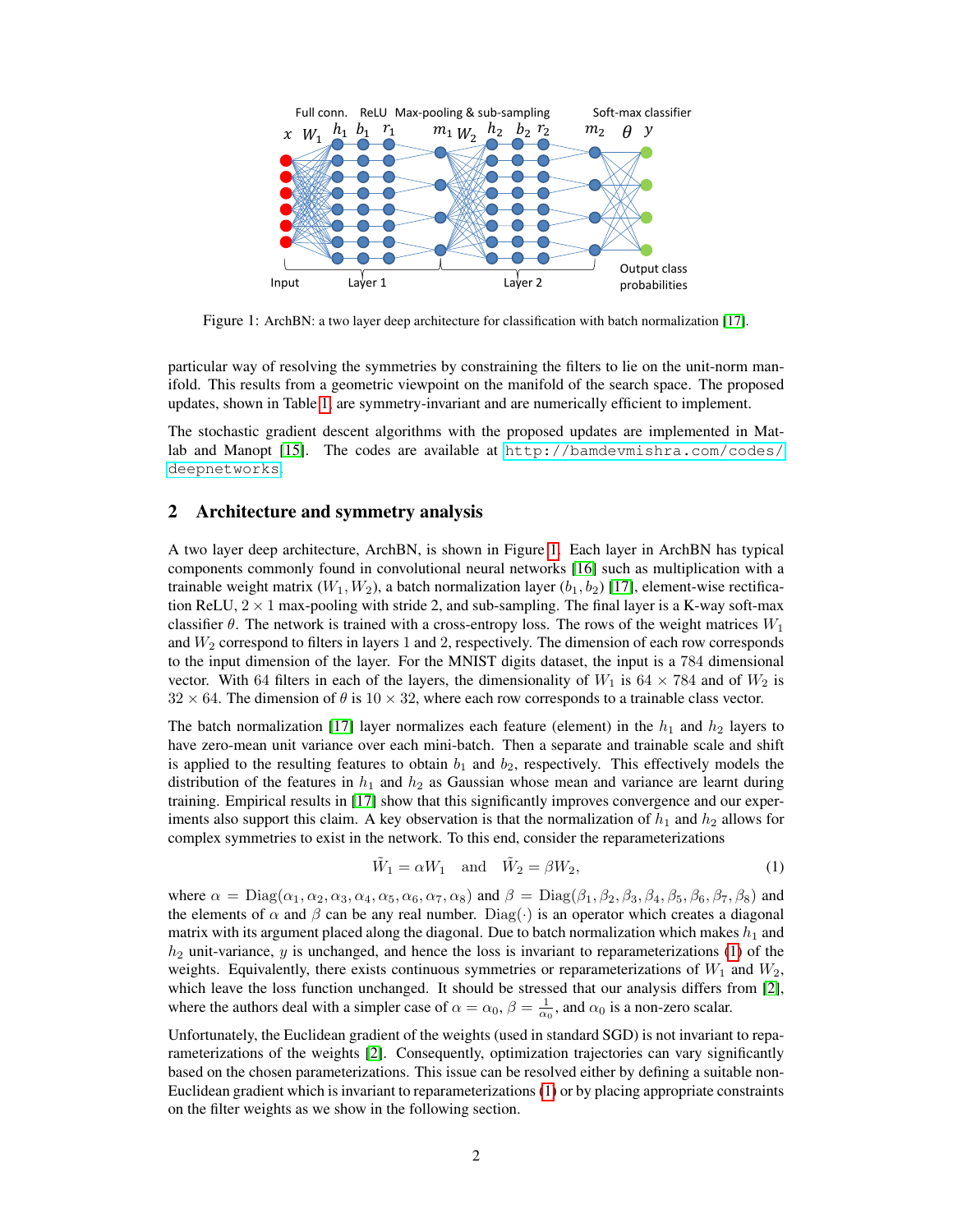| $\widetilde{\nabla}_{W_1} L(W_1^t, W_2^t, \theta^t) = \Pi_{W_1^t} (\nabla_{W_1} L(W_1^t, W_2^t, \theta^t))$ | $\overline{\tilde{\nabla}_{W_2}L(W_1^t, W_2^t, \theta^t) = \Pi_{W_2^t}(\nabla_{W_2}L(W_1^t, W_2^t, \theta^t))$ |  |
|-------------------------------------------------------------------------------------------------------------|----------------------------------------------------------------------------------------------------------------|--|
| $W_1^{t+1} = \text{Orth}(W_1^t - \lambda \tilde{\nabla}_{W_1} L(W_1^t, W_2^t, \theta^t))$                   | $W_2^{t+1} = \text{Orth}(W_2^t - \lambda \tilde{\nabla}_{W_1} L(W_1^t, W_2^t, \theta^t))$                      |  |
| $\theta^{t+1} = \theta^t - \lambda \nabla_{\theta} L(W_1^t, W_2^t, \theta^t)$                               |                                                                                                                |  |

<span id="page-2-1"></span>Table 1: The proposed UN symmetry-invariant updates for a loss function  $L(W_1, W_2, \theta)$  in ArchBN. Here  $(W_1^t, W_2^t, \theta_t)$  is the current weight,  $(W_1^{t+1}, W_2^{t+1}, \theta^{t+1})$  is the updated weight,  $\lambda$  is the learning rate, and  $\nabla_{W_1} L(W_1^t, W_2^t, \theta^t), \nabla_{W_2} L(W_1^t, W_2^t, \theta^t)$ , and  $\nabla_{\theta} L(W_1^t, W_2^t, \theta^t)$  are the partial derivatives of the loss  $L$ with respect to  $W_1$ ,  $W_2$ , and  $\theta$ , respectively at  $(W_1^t, W_2^t, \theta^t)$ . The operator  $Orth(\cdot)$  normalizes the rows of the input argument.  $\Pi_W(\cdot)$  is the linear projection operation that projects an arbitrary matrix onto the tangent space of the oblique manifold at an element W. It is defined as  $\Pi_W(Z) = Z - \text{Diag}(\text{diag}((ZW^T))W$  [\[15\]](#page-4-15).

## <span id="page-2-0"></span>3 Resolving symmetry issues using manifold optimization

An efficient way to resolve the symmetries that exist in ArchBN is to constrain the weight vectors (filters) in  $W_1$  and  $W_2$  to lie on the *oblique manifold* [\[8,](#page-4-7) [15\]](#page-4-15), i.e., each filter in the fully connected layers is constrained to have unit norm (abbreviated UN). Equivalently, we impose the constraints  $\text{diag}(W_1W_1^T) = 1$  and  $\text{diag}(W_2W_2^T) = 1$ , where  $\text{diag}(\cdot)$  is an operator which extracts the diagonal elements of the argument matrix. To this end, consider a weight vector  $w \in \mathbb{R}^n$  with the constraint  $w^T w = 1$ . (For example,  $w^T$  is a row of  $W_1$ .) The steepest descent direction for a loss  $\ell(w)$  with w on the unit-norm manifold is computed  $\tilde{\nabla}\ell(w) = \nabla\ell(w) - (w^T \nabla \ell(w))w$ , where  $\nabla\ell(w)$  is the Euclidean gradient and  $\overline{\nabla}\ell(w)$  is the Riemannian gradient on the unit-norm manifold [\[8,](#page-4-7) Chapter 3]. Effectively, the normal component of the Euclidean gradient, i.e.,  $(w^T \nabla \ell(w))w$ , is subtracted to result in the tangential (to the unit-norm manifold) component. Following the tangential direction takes the update out of the manifold, which is then pulled back to the manifold with a *retraction* operation [\[8,](#page-4-7) Example 4.1.1]. Finally, an update of w on the unit-norm manifold is of the form

<span id="page-2-2"></span>
$$
\tilde{\nabla}\ell(w) = \nabla\ell(w) - (w^T \nabla\ell(w))w \n\tilde{w}^{t+1} = w^t - \lambda \tilde{\nabla}\ell(w) \nw^{t+1} = \tilde{w}^{t+1} / \|\tilde{w}^{t+1}\|,
$$
\n(2)

where  $w^t$  is the current weight,  $w^{t+1}$  is the updated weight,  $\nabla \ell(w)$  is the Euclidean gradient, and  $\lambda$  is the learning rate. It should be noted that when  $W_1$  and  $W_2$  are constrained, the  $\theta$  variable is reparameterization free.

The proposed weight update [\(2\)](#page-2-2) can be used in a stochastic gradient descent (SGD) setting which we use in our experiments described in the following section. It should be emphasized that the proposed update is numerically efficient to implement. The formulas are shown in Table [1.](#page-2-1) The convergence analysis of SGD on manifolds follows the developments in [\[1,](#page-4-0) [18\]](#page-5-0).

## 4 Experiments and results

We train both two and four layer deep ArchBN to perform digit classification on the MNIST dataset (60K training and 10K testing images). We use 64 features per layer. The digit images are rasterized into a 784 dimensional vector as input to the network(s). No input pre-processing is performed. The weights in each layer are drawn from a standard Gaussian and each filter is unit-normalized. The class vectors are also drawn from a standard Gaussian and unit-normalized.

We use SGD-based optimization and use choose the base learning rate from the set  $10^{-p}$  for  $p \in$  $\{2, 3, 4, 5\}$  for each training run. For finding the base learning rate, we create a validation set of 500 images from the training set. We then train the network with a fixed learning rate using a randomly chosen set of 1000 images for 50 epochs. At the start of each epoch, the training set is randomly permuted and mini-batches are sampled in a sequence ensuring each training sample is used only once within an epoch. We record the validation error measured as the error per training sample for each candidate base learning rate. We then choose the candidate rate which corresponds to the lowest validation error and use this for training the network on the full training set. We repeat this whole process for 10 training runs for each network to measure the mean and variance of the test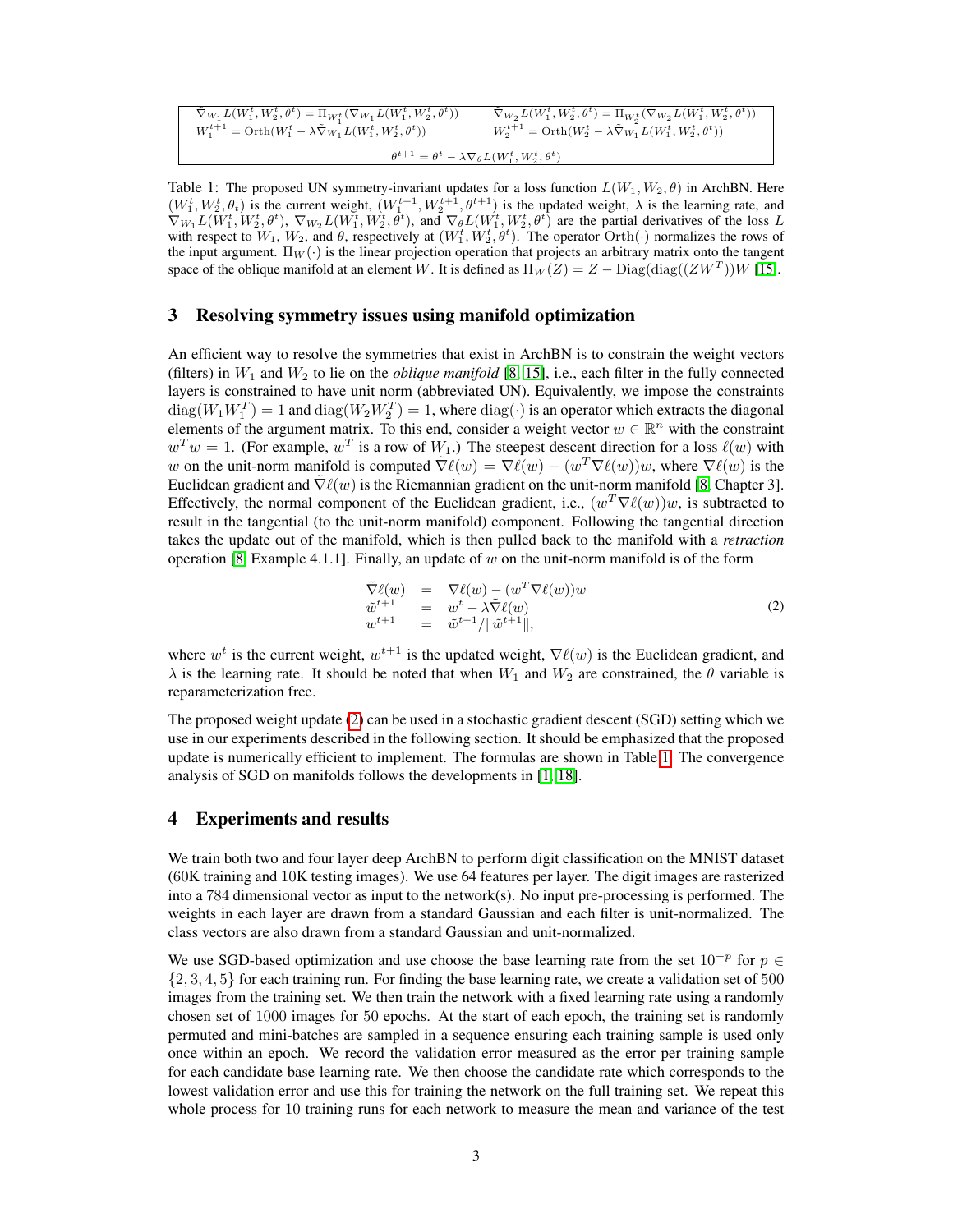| Depth | B-SGD               | НN                  |
|-------|---------------------|---------------------|
|       | $0.0206 \pm 0.0024$ | $0.0199 \pm 0.0046$ |
| Δ     | $0.0204 \pm 0.0027$ | $0.0179 \pm 0.0025$ |

<span id="page-3-0"></span>Table 2: The test error after the last training epoch measured over 10 runs on the MNIST dataset. The proposed UN update shows a competitive performance while resolving the symmetries.



<span id="page-3-1"></span>Figure 2: SGD with the proposed UN weight updates, shown in Table [1,](#page-2-1) for training SegNet [\[21\]](#page-5-1). The quality of the predictions as compared to the ground truth indicates a successful training of SegNet.

error. We ignore the runs where the validation error diverged. For each full dataset training run, we use the bold-driver protocol [\[19\]](#page-5-2) to anneal the learning rate. We choose 50000 randomly chosen samples as the training set and the remaining 10000 samples for validation. We train for a minimum of 25 epochs and a maximum of 60 epochs. Training is terminated if either the training error is less than  $10^{-5}$  or the validation error increases with respect to the one measured before 5 epochs or successive validation error measurements differ less than  $10^{-5}$ .

From Table [2](#page-3-0) we see that for both two and four layer deep networks, the mean test error is lower for UN as compared to balanced SGD (B-SGD) which is simply the Euclidean update, but where the starting values of filters and class vectors are unit-normalized. The lowest mean and variance in the test error is obtained when UN weight update is used for training a four layer deep network. The difference between the B-SGD and UN updates is more significant for the four layer deep network, thereby highlighting the performance improvement over what is achieved by standard batch normalization in deeper networks. The use UN can also be seen as a way to regularize the weights of the network during training without introducing any hyper-parameters, e.g., a weight decay term. It should also be noted that the performance difference between the two and four layer networks is not very large. This raises the question for future research as to whether some deep networks necessarily have to be that deep or it can be made shallower (and efficient) by better optimization [\[20\]](#page-5-3).

## 5 Application to image segmentation

We apply SGD with the proposed UN weight updates in Table [1](#page-2-1) for training SegNet, a deep convolutional network proposed for road scene image segmentation into multiple classes [\[21\]](#page-5-1). This network, although convolutional, possesses the same symmetries as those analyzed for ArchBN in [\(1\)](#page-1-2). The network is trained for 100 epochs on the CamVid [\[22\]](#page-5-4) training set of 367 images. The predictions on some sample test images from CamVid are shown in Figure [2.](#page-3-1) These qualitative results indicate the usefulness of symmetry-invariant weight updates for larger networks that arise in practice.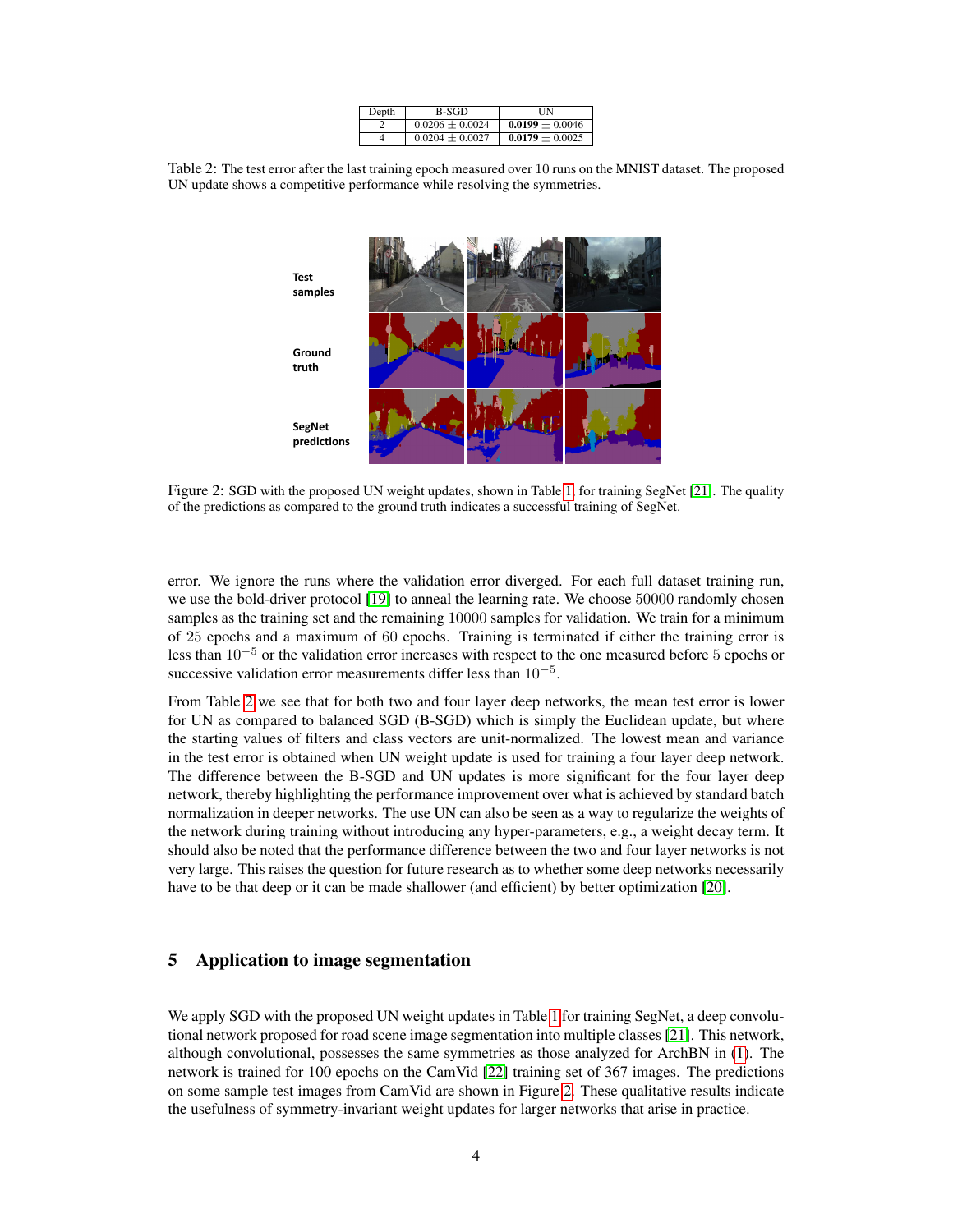## 6 Conclusion

We have highlighted the symmetries that exist in the weight space of deep neural network architectures which are currently popular. These symmetries can be absorbed into gradient descent by applying a unit-norm constraint on the filter weights. This takes into account the manifold structure on which the weights of the network reside. The empirical results show the test performance can be improved using our proposed weight update technique on a modern architecture. As a future research direction, we would like to explore other efficient symmetry-invariant weight update techniques and exploit them for deep convolutional neural network used in practical applications.

#### Acknowledgments

Bamdev Mishra was supported as an FNRS research fellow (Belgian Fund for Scientific Research). The scientific responsibility rests with its authors.

#### References

- <span id="page-4-0"></span>[1] L. Bottou. Large-scale machine learning with stochastic gradient descent. In *International Conference on Computational Statistics (COMPSTAT)*, pages 177–186, 2010.
- <span id="page-4-1"></span>[2] B. Neyshabur, R. Salakhutdinov, and N. Srebro. Path-sgd: Path-normalized optimization in deep neural networks. In *Advances in Neural Information Processing Systems 29 (NIPS)*, 2015. Accepted for publication.
- <span id="page-4-2"></span>[3] S.-I. Amari. Natural gradient works efficiently in learning. *Neural computation*, 10(2):251–276, 1998.
- <span id="page-4-3"></span>[4] R. Pascanu and Y. Bengio. Revisiting natural gradient for deep networks. Technical report, arXiv:1301.3584, 2013.
- <span id="page-4-4"></span>[5] G. Desjardins, K. Simonyan, R. Pascanu, and K. Kavukcuoglu. Natural neural networks. Technical report, arXiv:1507.00210, 2015.
- <span id="page-4-5"></span>[6] Y. Ollivier. Riemannian metrics for neural networks I: Feedforward networks. *Information and Inference*, 4(2):108–153, 2015.
- <span id="page-4-6"></span>[7] Y. Ollivier. Riemannian metrics for neural networks II: Recurrent networks and learning symbolic data sequences. *Information and Inference*, 4(2):154–193, 2015.
- <span id="page-4-7"></span>[8] P.-A. Absil, R. Mahony, and R. Sepulchre. *Optimization Algorithms on Matrix Manifolds*. Princeton University Press, Princeton, NJ, 2008.
- <span id="page-4-8"></span>[9] B. Mishra and R. Sepulchre. Riemannian preconditioning. Technical report, arXiv:1405.6055, 2014.
- <span id="page-4-9"></span>[10] N. Boumal and P.-A. Absil. Low-rank matrix completion via preconditioned optimization on the Grassmann manifold. *Linear Algebra and its Applications*, 475:200–239, 2015.
- <span id="page-4-10"></span>[11] M. Journée, F. Bach, P.-A. Absil, and R. Sepulchre. Low-rank optimization on the cone of positive semidefinite matrices. *SIAM Journal on Optimization*, 20(5):2327–2351, 2010.
- <span id="page-4-11"></span>[12] P.-A. Absil, R. Mahony, and R. Sepulchre. Riemannian geometry of Grassmann manifolds with a view on algorithmic computation. *Acta Applicandae Mathematicae*, 80(2):199–220, 2004.
- <span id="page-4-12"></span>[13] A. Edelman, T.A. Arias, and S.T. Smith. The geometry of algorithms with orthogonality constraints. *SIAM Journal on Matrix Analysis and Applications*, 20(2):303–353, 1998.
- <span id="page-4-13"></span>[14] J.H Manton. Optimization algorithms exploiting unitary constraints. *IEEE Transactions on Signal Processing*, 50(3):635–650, 2002.
- <span id="page-4-15"></span>[15] N. Boumal, B. Mishra, P.-A. Absil, and R. Sepulchre. Manopt, a matlab toolbox for optimization on manifolds. *The Journal of Machine Learning Research*, 15(1):1455–1459, 2014.
- <span id="page-4-16"></span>[16] Y. LeCun, Y. Bengio, and G. Hinton. Deep learning. *Nature*, 521(7553):436–444, 2015.
- <span id="page-4-14"></span>[17] S. Ioffe and C. Szegedy. Batch normalization: Accelerating deep network training by reducing internal covariate shift. In *International Conference on Machine learning (ICML)*, 2015.